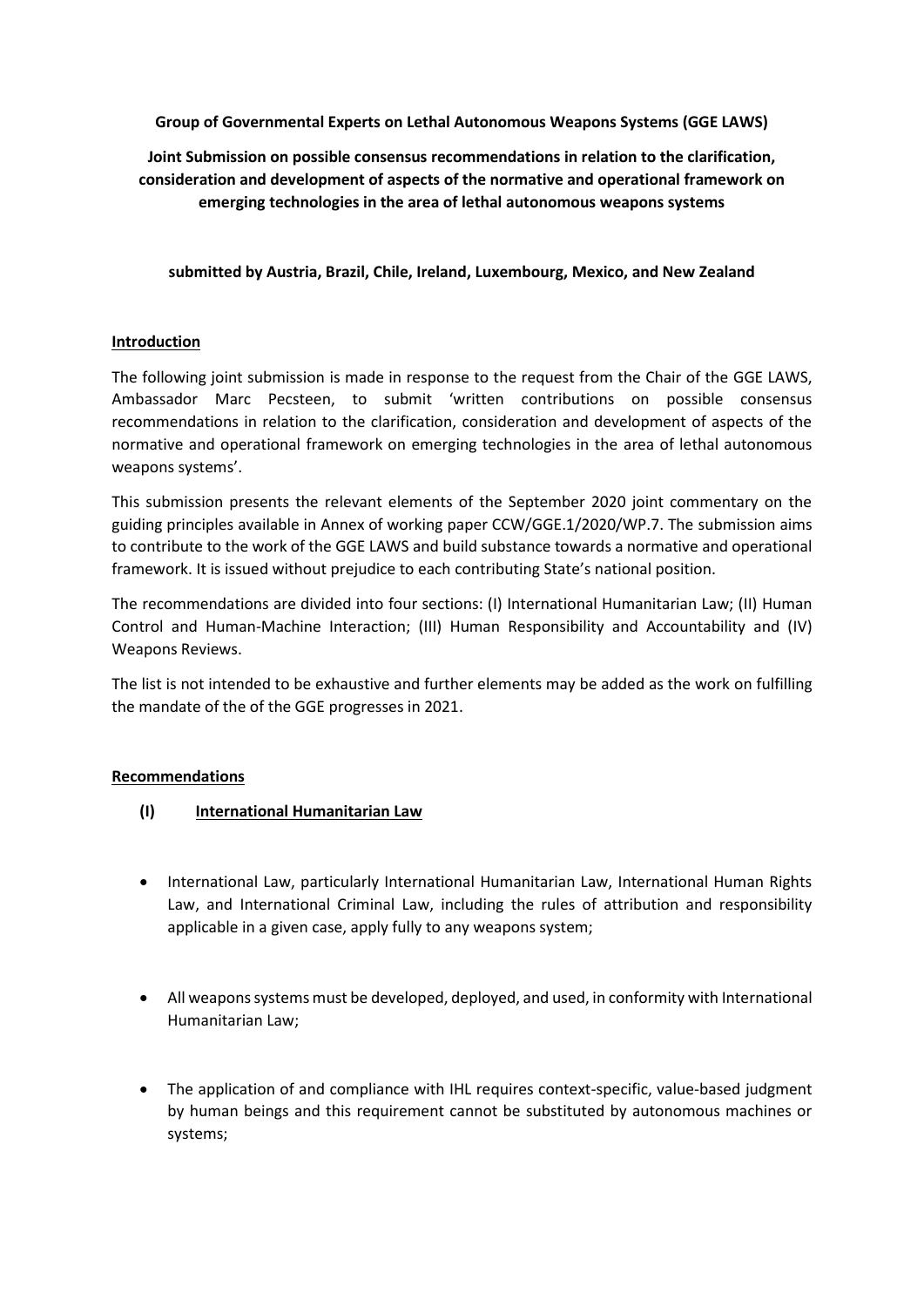- In order for weapons systems based on emerging technologies in the area of LAWS to be operated in conformity with IHL, the following three challenges need to be considered when designing, deploying and using such weapons systems:
	- $\circ$  Cognitive limitations of the system (lack of common sense and human judgement);
	- $\circ$  Epistemological limitations (i.e. the system making judgments based on data that are biased, incomplete, or not fully appropriate to the situation);
	- o Algorithmic bias.

#### **(II) Human Control and Human-Machine Interaction**

- Human Control must be retained over weapons systems based on emerging technologies in the area of LAWS in order to allow for compliance with IHL;
- Human control over the critical functions of LAWS requires control throughout the life- cycle of the weapon. The nature and degree of human control may vary during the life cycle of a weapons system.
- The necessity of retaining human control over the weapons systems is a critical element in ensuring that there is no accountability gap in the design, development, deployment and use of weapons systems based on emerging technologies in the area of LAWS.
- Human- machine interaction may take various forms and be implemented at various stages of the life cycle of a weapon. A range of contextual (operational context) and technical considerations (characteristics and capabilities of the weapon) should be considered in determining the extent and quality of that interaction. The process- oriented normative and operational framework should therefore be based on the following criteria:

# o **Contextual considerations:**

 Whether the weapons system is capable of reading the operational context correctly and whether it demonstrates a sufficient level of situational awareness (i.e. its ability to adequately perceive and react to changing circumstances). These elements should be made sufficiently transparent to the human agent

# o **Technical considerations:**

- Whether adequate limits on tasks and types of targets are in place to allow the weapons system to be operated with sufficient degrees of reliability and predictability in the identification, selection and engagement of targets;
- Whether adequate environmental limits, including spatial and temporal limits, are in place to ensure that the decisions, made at the planning stage, including legal assessments, are respected throughout the execution stage;

# o **Forms of human control:**

 Whether meaningful human control is exerted and retained over the critical functions of a weapons system - i.e. in the identification, selection and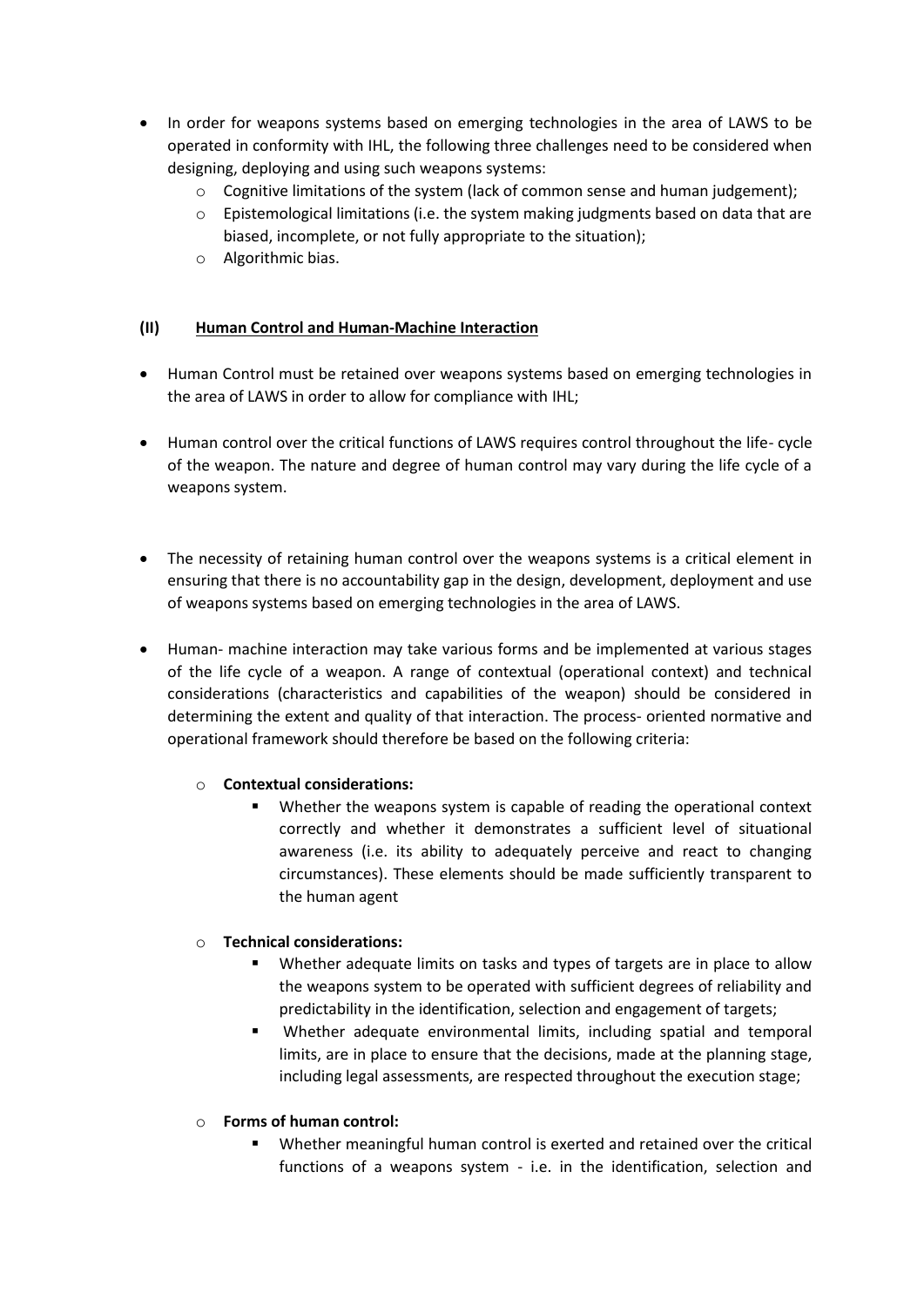engagement of targets – to ensure the necessary context- specific value judgment required in the application of IHL rules and principles;

- Whether the degree of human control allows for human supervision and intervention, where adequate, in order to prevent redefinition of the weapons system's mission without human validation and to interrupt or deactivate the carrying out of autonomous functions if needed.
- It may be necessary to take precautions to ensure that a weapons system is not capable of changing certain mission parameters without human validation. It must also be ensured that commanders and operators are informed about any new characteristics, functions and parameters of weapons systems and are trained accordingly before the deployment or use of such systems in the field.
- Ensuring the weapons system's adaptability to a change in circumstances, including the possibility to cancel or suspend an attack including if it becomes apparent that the objective is not a military one or is subject to special protection or that the attack may be expected to cause incidental loss of civilian life, injury to civilians, damage to civilian objects, or a combination thereof, which would be excessive in relation to the concrete and direct military advantage anticipated;

# **(III) Human Responsibility and Accountability**

- Human responsibility and accountability cannot, under any circumstances, be transferred to machines. Human responsibility and accountability must be maintained throughout the entire life-cycle of any weapons system based on emerging technologies in the area of LAWS.
- States and individuals are responsible and accountable for applying the law and are the ones that must be held accountable for violations.
- Weapons systems based on emerging technologies in the area of LAWS must not be designed, deployed or used without a clear line of responsibility and full accountability. A human chain of command and control must always be ensured during the deployment and use stages of the life cycle of such weapons systems. Commanders and operators must be informed about any new characteristics, functions and parameters of weapons systems and trained accordingly before the deployment or use of such systems in the field.
- Ambiguities or inconsistencies in the attribution of responsibility and accountability that may arise from the design, deployment or use of such systems must be prevented since any ambiguity would increase the risk of impunity and undermine confidence in the efficacy of the framework. It is essential that responsibility for the use and for the consequences of the use of a weapons system can be clearly assigned;
- Requirements for human responsibility and accountability apply to developers and manufacturers as well, as they bear responsibility in the design and programming stages of the weapon. This is particularly relevant for issues related to data bias, which can impact targeting, and malicious or careless programming.